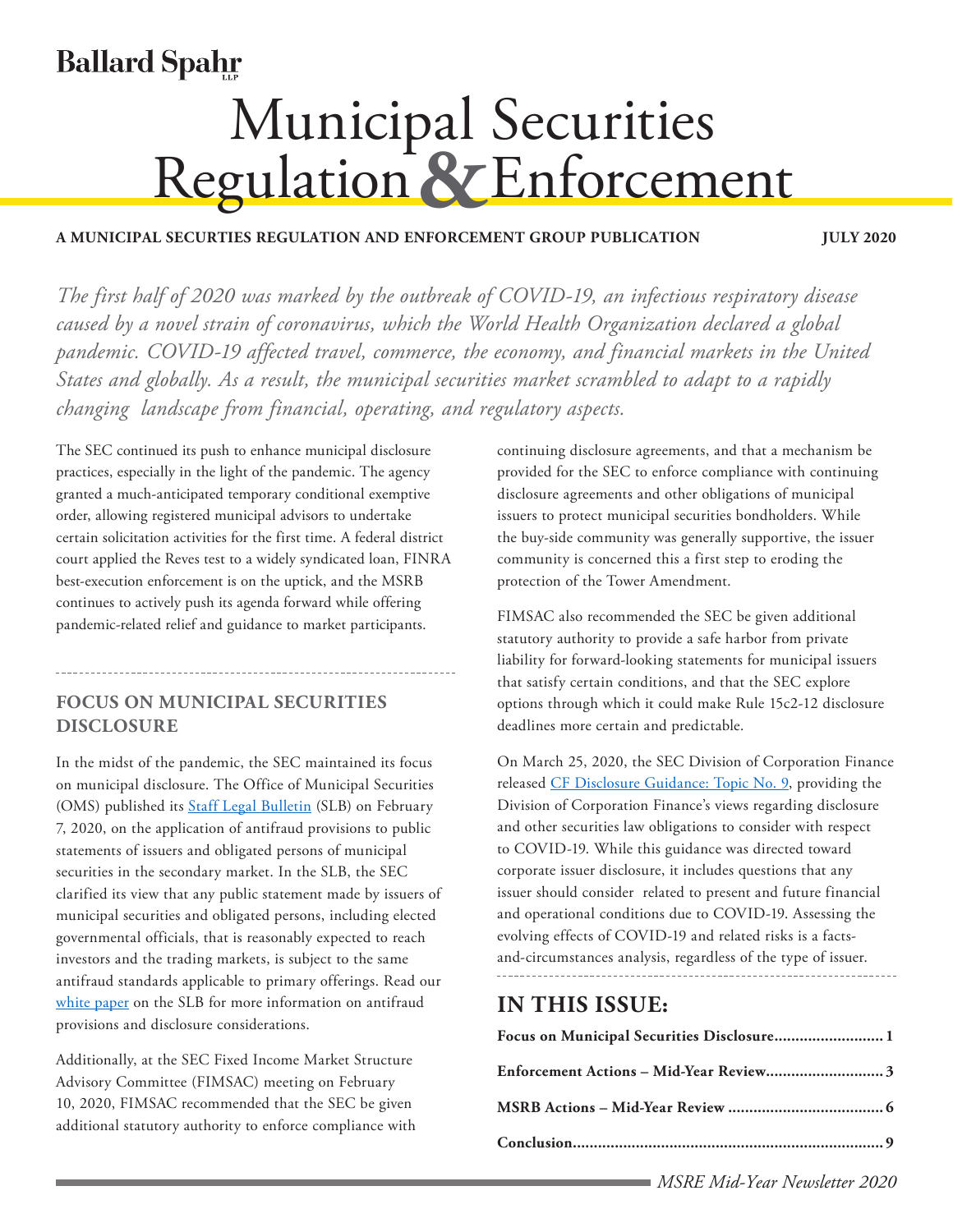Read our [e-alert](https://www.ballardspahr.com/alertspublications/legalalerts/2020-04-08-disclosing-covid-19-risks-and-impacts-in-connection-with-municipal-securities) on municipal disclosure during the time of COVID-19 for more information on disclosure guidance as it relates to the impacts of COVID-19.

To further the emphasis on forward-looking disclosure, SEC Chairman Jay Clayton and Rebecca Olsen, Director of the Office of Municipal Securities, issued a [public statement](https://www.sec.gov/news/public-statement/statement-clayton-olsen-2020-05-04) (Public Statement) on May 4, 2020, encouraging issuers to disclose future prospects voluntarily regarding financial and operating status, in light of the economic and operational effects and uncertainties created by COVID-19. The Public Statement included examples of types of COVID-19-related disclosures the SEC believes would be most beneficial for investors and the marketplace, and set forth certain factors in favor of providing voluntary forward-looking disclosures. Read our [e-alert](https://www.ballardspahr.com/alertspublications/legalalerts/2020-05-06-sec-issues-statement-on-disclosure-in-the-municipal-markets-covid-19) for more information on the Public Statement and factors to consider when making primary offering and secondary market disclosures.

On June 16, 2020, the SEC held its rescheduled "Spotlight on Transparency: A Discussion of Secondary Market Municipal Securities Disclosure Practices" conference. Discussion covered voluntary disclosure practices, buy-side perspectives on secondary market disclosure, and hot topics in the area of secondary market disclosure, including COVID-19-related disclosures, and reemphasized the SEC's recent focus on more disclosure and more timely disclosure, and voluntary forwardlooking disclosure due to the impacts of COVID-19.

#### *Municipal Advisor Exemption From Broker-Dealer Registration Requirements*

The SEC's [proposed exemptive order](https://www.sec.gov/rules/exorders/2019/34-87204.pdf) (Proposed Order) on October 2, 2019, granting a conditional exemption from the broker registration requirements of Section 15(a) of the Securities and Exchange Act of 1934 (Exchange Act) for certain activities of registered municipal advisors, including acting as a placement agent in connection with the direct placement of municipal securities, continues to be a point of concern for many market participants. In October 2018, PFM Financial Advisors LLC (PFM), sought interpretive guidance from the SEC's Division of Trading and Markets and the SEC's Office of Municipal Securities that a non-dealer municipal advisor would not be required to register as a brokerdealer if it engages in certain specified activities related to direct placements of municipal debt. Since regulators generally consider placement agent activity to be broker-dealer activity, this request has trained a bright light on the respective duties and obligations of separately regulated entities in connection with the issuance of municipal securities.

Several municipal market participants, including the Securities Industry and Financial Markets Association (SIFMA) and the Bond Dealers of America, submitted letters to the SEC in June 2019 asking that PFM's request be denied because the Proposed Order would upend long settled rules while diluting the investor protections embedded in the broker dealer regulatory regime, among other objections. Despite such opposition, the SEC went ahead with the Proposed Order and another round of comments were due on December 9, 2019. In late January 2020, both SIFMA and the Bond Dealers of America made further attempts to squash, and if not successful, limit the Proposed Order to apply only in cases of single large sophisticated investors, suggesting requiring certain written disclosures to investors, requiring disclosure to issuer clients that they can choose to work with a dealer placement agent, prohibiting municipal advisors from representing obligated persons, limiting the scope of the proposal to small issuers or small issues, and delaying the effective date of any rule change until the MSRB rules are updated in conformity to allow for the new exemption to broker-dealer registration.

Despite a number of letters in opposition to the Proposed Order, on June 16, 2020, the SEC granted a temporary [conditional exemption](https://www.sec.gov/rules/exorders/2020/34-89074.pdf) (Temporary Order) from broker registration under Section 15 of the Exchange Act, stating that the Temporary Order is intended to address disruption in the municipal securities markets as a result of the COVID-19 pandemic. The Temporary Order is in some ways narrower than Proposed Order. In its statements releasing the Temporary Order, the SEC stated that it decided not to move forward with the Proposed Order "at this time," and left open the possibility that it will be revived in some form in the future. The Temporary Order is effective from June 16, 2020, until December 31, 2020.

Subject to certain conditions described in the Temporary Order and in our [June 30, 2020, alert](https://www.ballardspahr.com/alertspublications/legalalerts/2020-06-22-sec-issues-temporary-order-exempting-municipal-advisors), the Temporary Order exempts municipal advisors from the registration requirement by allowing them to solicit banks, their wholly owned subsidiaries engaged in commercial lending and financing activities, and credit unions in connection with direct placements of securities issued by their municipal issuer clients in their capacity as municipal advisors.

While the Temporary Order normally would not be available to dealer-affiliated municipal advisors acting as placement agents (since MSRB Rule G-23—which applies only to dealeraffiliated municipal advisors—prohibits a dealer municipal advisor from acting as placement agent and a municipal advisor on the same transaction) the MSRB released [guidance](http://msrb.org/regulated-entities/COVID-19-FAQs.aspx)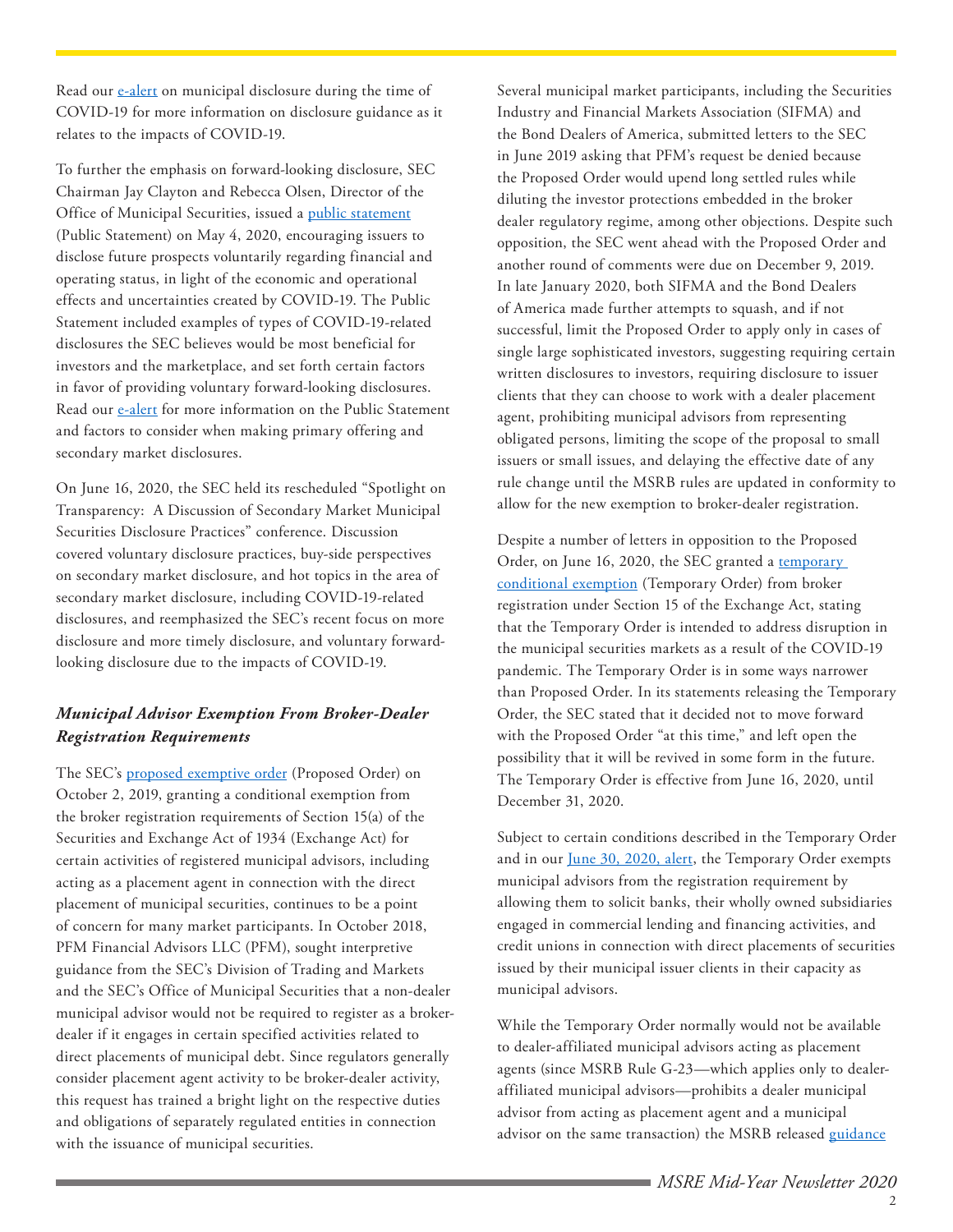removing the applicability of Rule G-23. Under the MSRB guidance, since municipal advisors relying on the Temporary Order are permitted simply to perform an additional activity in their capacity as municipal advisors (solicitation of certain purchasers), they are not acting as placement agents and not subject to MSRB Rule G-23. A discussion of the Rule G-23 guidance is below.

The SEC conducted a [Virtual Discussion](https://www.sec.gov/video/webcast-archive-player.shtml?document_id=tempexorder) – Temporary Conditional Order for Municipal Advisory Activities on July 7, 2020, on the Temporary Order in which members of the SEC and MSRB provided compliance and interpretative guidance on the timing of the disclosures, the expiration date of the Temporary Order, recommended changes to supervisory procedures, disclosures to issuers, the application of other MSRB rules, the par limitation and documenting compliance with the Temporary Order.

The Temporary Order leaves unaddressed the question of how to determine whether direct placement instruments and the financing participants are subject to federal regulation as securities in the first place if they are unregulated loans and not securities. This ambiguity has been a critical, but as yet unresolved, issue for dealers and municipal advisors who need to know which laws to apply to their transactions. We include a discussion of the latest case law developments in the classification of securities versus loans below.

#### *Spotlight –* **Kirschner v. JPMorgan Chase Bank, N.A.:** *Loan or Security?*

In recent litigation in the U.S. District Court for the Southern District of New York, the court ruled that a syndicated loan was not a security. In Kirschner v. JPMorgan Chase Bank, N.A., the court dismissed claims on a motion to dismiss against a number of banks, ruling that securities law claims against the defendants could not stand because the \$1.775 billion syndicated institutional loan to the borrower was not a security. Sales of the syndicated loan were limited to sophisticated institutions with a minimum loan size of \$1 million and sold to 400 mutual funds, hedge funds, and other investors. The transaction included several brokerdealers acting as arrangers. The court applied the "family resemblance test" set forth in Reves v. Ernst & Young, 494 US 56 (1994), which held that a note is presumptively a security, a presumption which may be rebutted by a showing that the note bears a strong "family resemblance" to a number of instruments commonly denominated as notes that fall outside of the security category. The court found that the second,

third, and fourth Reves factors, discussed below, weighed in favor of finding the notes analogous to "the enumerated category of loans issued by banks for commercial purposes," and were therefore not securities.

In applying the first Reves factor, "the motivations that would prompt a buyer and a seller to enter into a transaction," the court found mixed motivations, because although the seller's motivation was to advance a commercial purpose other than investment (as the seller used the loan for repayment of an older loan and a dividend), the buyer's purpose was investment. On the second Reves factor, "the plan of distribution," the court compared the distribution to a public distribution and found it "relatively narrow" and noted that the initial purchase requirement of \$1 million, coupled with transfer restrictions including the consent of the lender group, would limit public access to the instrument. In applying the third Reves factor, "the reasonable expectations of the investing public," the court found that the terms "loan," "lender," and "loan documents" were rife throughout the Credit Agreement and the Confidential Informational Memorandum, which put lenders on notice that they were lending money, not purchasing securities. In applying the fourth Reves factor, "whether there exists another regulatory scheme to reduce the risk of the instrument, thereby rendering the application of the Securities Act unnecessary," the court made reference to an earlier case, Banco Espanol, in remarking that loan participations to sophisticated purchasers are subject to policy guidelines from the Comptroller of the Currency. The characterization of the loan to a security would have made participants in the financing immediately subject to far-reaching state and federal securities laws and liabilities.

# <span id="page-2-0"></span>**ENFORCEMENT ACTIONS – MID-YEAR REVIEW**

### *FINRA Bars Chief Compliance Officer From Association With a FINRA Member for Misrepresentations Made to FINRA in Response to a FINRA Inquiry*

The Financial Industry Regulatory Authority (FINRA) [settled](https://www.finra.org/sites/default/files/fda_documents/2016050912001%20Christopher%20R.%20Barone%20CRD%202032268%20AWC%20sl.pdf)  [charges](https://www.finra.org/sites/default/files/fda_documents/2016050912001%20Christopher%20R.%20Barone%20CRD%202032268%20AWC%20sl.pdf) against a firm's chief compliance officer (CCO) for allegedly violating FINRA Rules 8210 and 2010 by misrepresenting to FINRA the frequency of the supervisory review of trade reporting compliance of municipal securities. FINRA alleged the firm failed to report 47 municipal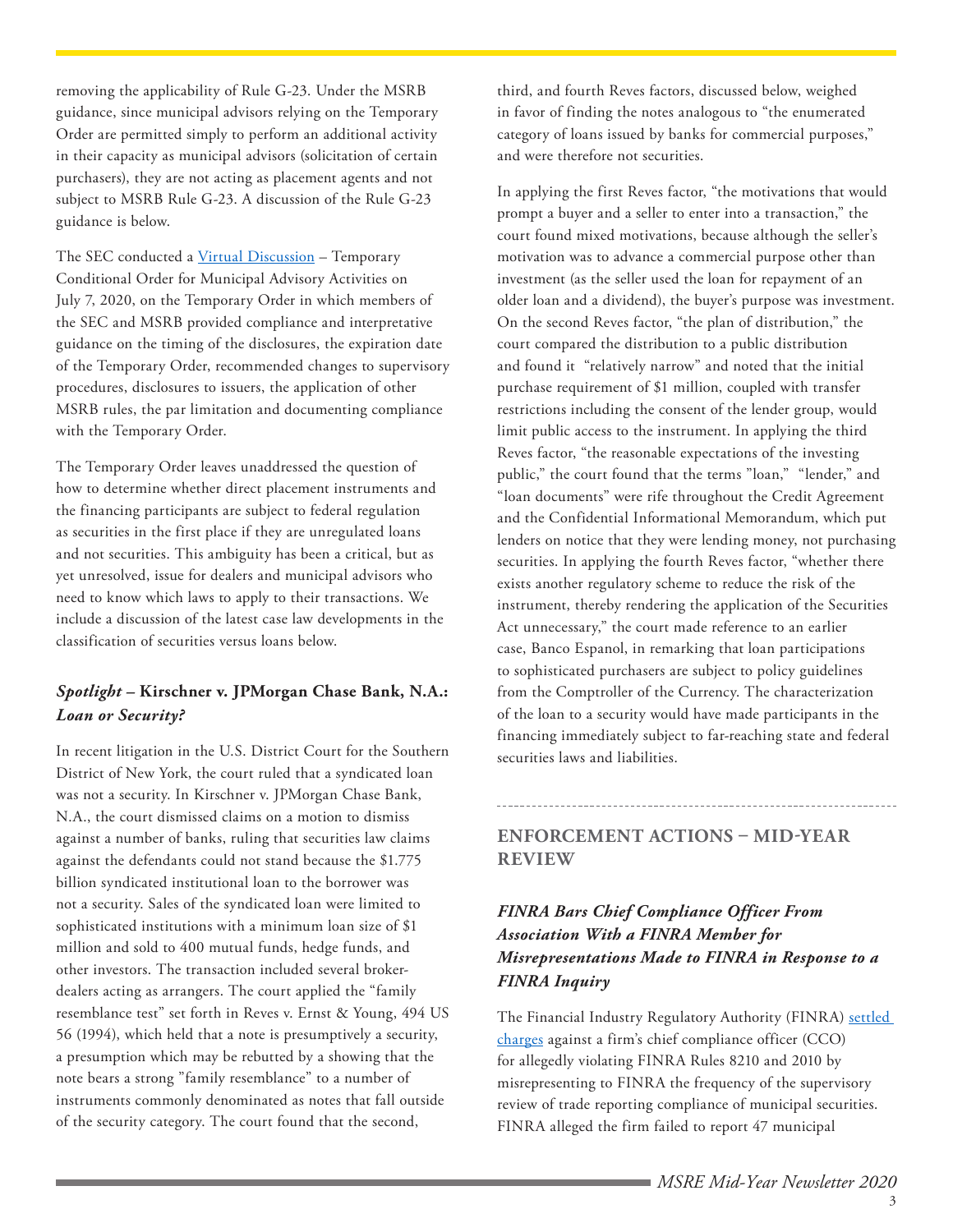transactions within 15 minutes of trade execution over a threemonth period in 2016. The CCO allegedly falsely represented that he reviewed trades monthly, but in fact was only reviewing municipal trade reporting on a quarterly basis at most. FINRA also alleged the CCO altered documents he produced to FINRA during the investigation to conceal his prior misstatement. Without admitting or denying the findings, the CCO consented to a bar from association with any FINRA member firm in any capacity.

#### *FINRA Fines Investment Bank for Violating Rule G-15(f) on Minimum Denominations*

On January 3, 2020, FINRA [settled charges](https://www.finra.org/sites/default/files/fda_documents/2016049250601%20Merrill%20Lynch%2C%20Pierce%2C%20Fenner%20%26%20Smith%20Incorporated%20CRD%207691%20AWC%20va%20%282020-1580689169590%29.pdf) against a large investment bank for executing more than 105 municipal bond trades below the issue's minimum denomination and for failing to inform 20 customers of potential liquidity consequences over a three-year period from July 1, 2015, through June 30, 2018. MSRB Rule G-15(f) prohibits a broker, dealer, or municipal securities dealer from effecting a customer trade in municipal securities in an amount lower than the minimum authorized denomination. Rule G-15(f) provides limited exceptions to the requirement to effect a trade in amounts equal to or higher than the minimum authorized denomination; however, FINRA stated that in 105 instances, the investment bank executed municipal securities trades in amounts lower than the minimum authorized denomination without an exception. Additionally, FINRA alleged the investment bank failed to disclose to customers at or prior to the time of trade that the transactions were in amounts lower than the issue's minimum authorized denomination, thereby violating MSRB Rule G-47. Without admitting or denying the findings, the investment bank consented to a censure and a fine of \$150,000.

#### *FINRA Fines Broker-Dealer Firms for Violations of Best Execution and Excessive Mark-Ups*

On January 3, 2020, FINRA [settled charges](https://www.finra.org/sites/default/files/fda_documents/2017053470801%20Wintrust%20Investments%20LLC%20CRD%20875%20AWC%20va%20%282020-1580689169580%29.pdf) against a brokerdealer firm for failing to exercise reasonable diligence in determining the best market and to sell in such market in order to get the most favorable pricing for its customers, in violation of MSRB Rules G-17, G-18, G-27, and G-30. A broker-dealer is required to use reasonable diligence to ascertain the best market for the security, and buy or sell in that market in order to get the most favorable price at prevailing market conditions for its customer. There are a number of "best execution" factors to consider when exercising reasonable diligence, including the character of the market for the security, the size and type of the transaction, the information reviewed to check the

market, the number of markets checked, the accessibility of quotations and the terms and conditions of the customer's order. FINRA alleged that in 11 instances, the broker-dealer relied solely on a vendor's proprietary yield curve to determine transaction price, failed to consider all factors, and ignored contemporaneous inter-dealer transactions. FINRA also alleged the broker-dealer did not charge a fair and reasonable price in those 11 transactions and charged its customers unfair and unreasonable markups. Finally, FINRA alleged the brokerdealer failed to establish, maintain, and enforce written policies and procedures concerning best execution obligations and maintained no evidence that it conducted periodic reviews to assess the reasonableness of its policies or describe how a principal could monitor compliance. Without admitting or denying the findings, the broker-dealer consented to a censure, a total fine of \$35,000, and an undertaking to revise the broker-dealer's written supervisory policies and procedures.

In another best execution case, on March 23, 2020, FINRA also [settled charges](https://www.finra.org/sites/default/files/fda_documents/2015047927501%20First%20Manhattan%20Co.%20CRD%201845%20AWC%20sl%20%282020-1587687571194%29.pdf) against a firm for failing to purchase municipal securities for its customers at prices that were fair and reasonable in relation to prevailing market conditions, in violation of MSRB Rules G-17 and G-30. FINRA alleged that the firm bought municipal securities for its customers from an unaffiliated broker-dealer that was a counterparty for nearly all of its municipal securities transactions and that the firm did not consider other prices from other broker-dealers. FINRA also alleged the firm focused its supervisory pricing reviews on aggregated data that obscured information about individual transactions and failed to maintain written supervisory procedures with respect to periodic review of the firm's pricing across all of its municipal security transactions. In addition, FINRA cited the firm for not stating in its procedures how a designated principal shall monitor compliance with Rule G-30(b)(i)'s requirement to make a reasonable effort to obtain a price for the customer that is fair and reasonable in relation to prevailing market conditions. Without admitting or denying the findings, the firm consented to censure, a fine of \$100,000, and payment of restitution (which it had already paid).

#### *FINRA Fines Broker for Failure to Obtain Customer Acknowledgements*

On March 24, 2020, FINRA [settled charges](https://www.finra.org/sites/default/files/fda_documents/2018057286801%20Charles%20Henry%20Postel%20CRD%201478786%20AWC%20sl%20%282020-1587773969399%29.pdf) against an individual broker for failing to obtain written customer acknowledgements and his firm's written approval for agency cross transactions in municipal securities between his firm's member customers, in violation of MSRB Rule G-17 requiring a dealer to deal fairly with all persons in the conduct of its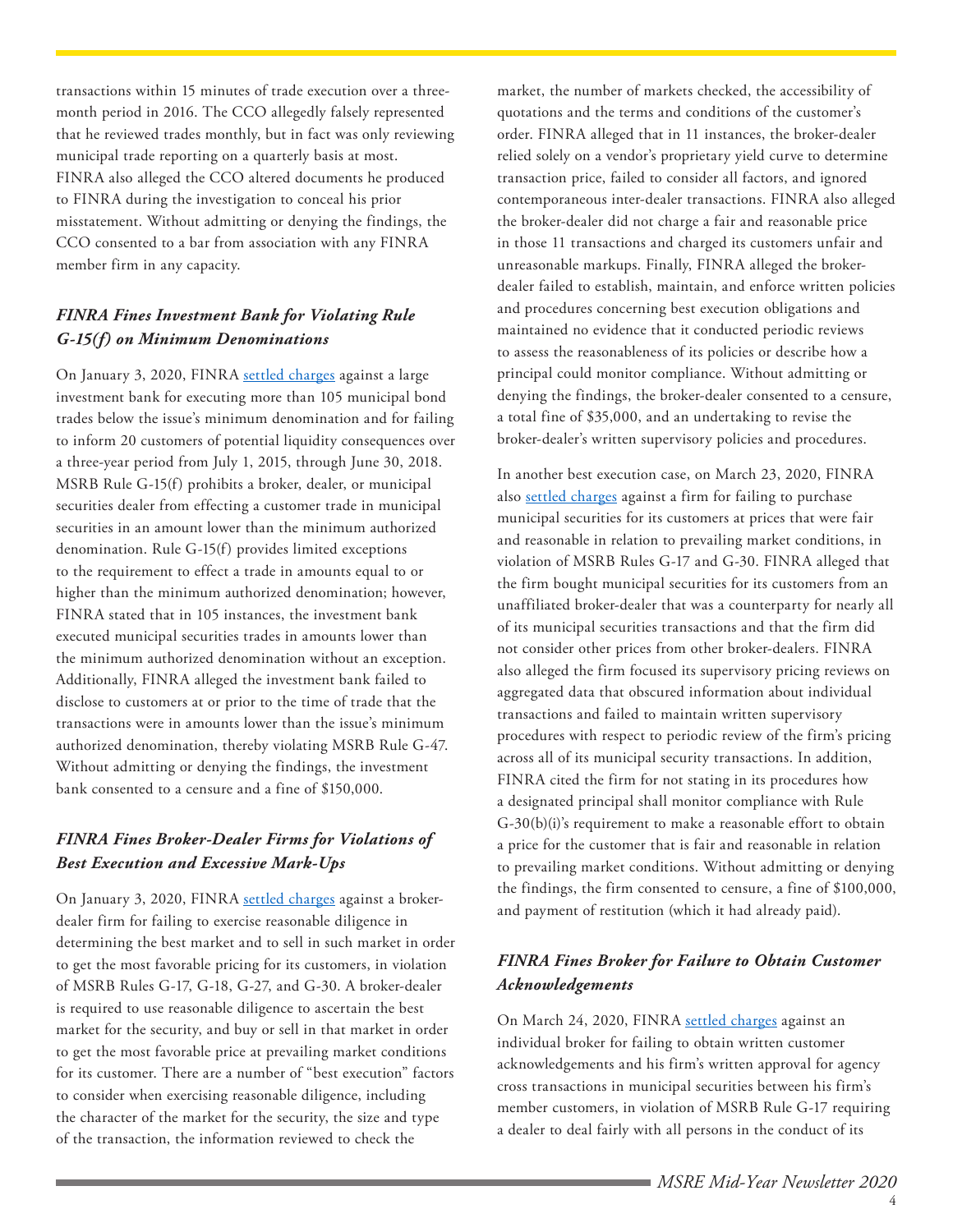municipal securities activities. FINRA alleged that from October 31, 2017, through February 13, 2018, the firm's policies required registered representatives to obtain such consents prior to effecting any agency cross transactions between firm customers. During that time period, however, the broker effected 56 pairs of agency cross transactions and, FINRA alleged, did not deal fairly with all persons, in violation of Rule G-17. Without admitting or denying the findings, the broker consented to a fine of \$5,000 and a suspension from association with any FINRA member in all capacities for fifteen business days.

#### *FINRA Fines Broker-Dealer for Simultaneous Representation as Underwriter and Financial Advisor*

On March 25, 2020, FINRA [settled charges](https://www.finra.org/sites/default/files/fda_documents/2018056443101%20Ameritas%20Investment%20Company%2C%20LLC%20CRD%2014869%20AWC%20va%20%282020-1587773968833%29.pdf) against a brokerdealer firm for providing underwriting services for a municipal issuer with which it had an active "blanket" financial advisory agreement in place, in violation of MSRB Rule G-23. Rule G-23 prohibits broker-dealers from acting simultaneously as the issuer's financial adviser and its underwriter to avoid a prima facie conflict of interest. The broker-dealer's blanket financial advisory agreement was not limited to specific issuances of bonds, but rather applied to all potential methods of financing capital improvement programs and review of possible projected revenue sources and the most appropriate sources to pay for any proposed capital improvement financing programs. Without admitting or denying the findings, the firm consented to a censure and a \$10,000 fine.

#### *FINRA Fines Broker-Dealer Firm for Failure to Timely Report Municipal Securities Transactions*

On March 25, 2020, FINRA [settled charges](https://www.finra.org/sites/default/files/fda_documents/2015047758201%20Morgan%20Stanley%20Smith%20Barney%20LLC%20CRD%20149777%20AWC%20va%20%20%282020-1587860370444%29.pdf) against a brokerdealer firm for late and inaccurate trade reporting of municipal securities transactions to RTRS during the periods of January 1, 2016, through March 31, 2016, and July 1, 2016, through December 31, 2016, in violation of MSRB Rule G-14 (b). Rule G-14 requires brokers, dealers or municipal securities dealers to report to the RTRS information concerning each purchase or sale of municipal securities promptly, accurately, and completely within 15 minutes of the time of trade (with limited exceptions). FINRA alleged that during the relevant time periods, the firm failed to report 126 large block municipal transactions (17.1% of the total number of large block municipal securities transactions reported during the relevant periods) within the time period required under Rule G-14. Without admitting or denying the findings, the firm consented to a censure, a \$30,000 fine and written certification

that the firm has reviewed its systems, policies, and procedures governing the firm's trade reporting of fixed income securities and that they are reasonably designed to achieve compliance with MSRB Rule G-14.

#### *FINRA Fines Broker-Dealer for Failure to Report Variable Rate Demand Obligation Information*

On May 7, 2020, FINRA [settled charges](https://www.finra.org/sites/default/files/fda_documents/2018057742501%20BB%26T%20Securities%2C%20LLC%20CRD%20142785%20AWC%20sl%20%282020-1591489169269%29.pdf) against a broker-dealer firm for failing to submit accurate information to the MSRB's Short-Term Obligation Rate Transparency (SHORT) system, in violation of MSRB Rules G-34. Rule G-34 requires remarketing agents to submit variable rate demand obligation interest rate reset information, including minimum denominations and maximum interest rates, to the SHORT System by a certain time, based on the day and time at which the interest rate reset occurs. FINRA alleged that from March 18, 2009, through March 29, 2018, the firm failed to submit accurate information in several thousand submissions, with error rates from 2.94% to 3.35%. FINRA found that the firm's internal reporting system did not require the entry of minimum denominations and maximum interest rate, and that those fields were mistakenly left blank. FINRA also alleged the firm did not maintain an adequate supervisory system, in violation of MSRB Rule G-27. Without admitting or denying the findings, the firm consented to a censure and a fine of \$47,500.

In a similar case, on June 29, 2020, FINRA [settled charges](https://www.finra.org/sites/default/files/fda_documents/2018057742501%20BB%26T%20Securities%2C%20LLC%20CRD%20142785%20AWC%20sl%20%282020-1591489169269%29.pdf) against another broker-dealer remarketing agent for failing to submit the minimum denominations and maximum interest rates to the MSRB's SHORT system, in violation of MSRB Rule G-34, for a portion of their submissions from April 1, 2011, through March 15, 2018. FINRA stated that the reporting failures occurred because the firm's reporting system did not require the entry of these fields. Without admitting or denying the findings, the firm consented to a censure and a fine of \$35,000.

#### *SEC Settles Charges in California Charter School Fraud*

On April 27, 2020, the SEC [filed a complaint](https://www.sec.gov/litigation/complaints/2020/comp24806.pdf) against two individuals: the chief executive officer and the director of finance of a corporation that operated two public charter schools in California, alleging violations of Section 17(a)(3) of the Securities Act.

According to the complaint, the corporation issued \$25 million in bonds through a conduit issuer in May 2015 to purchase and renovate a building that would house the public charter schools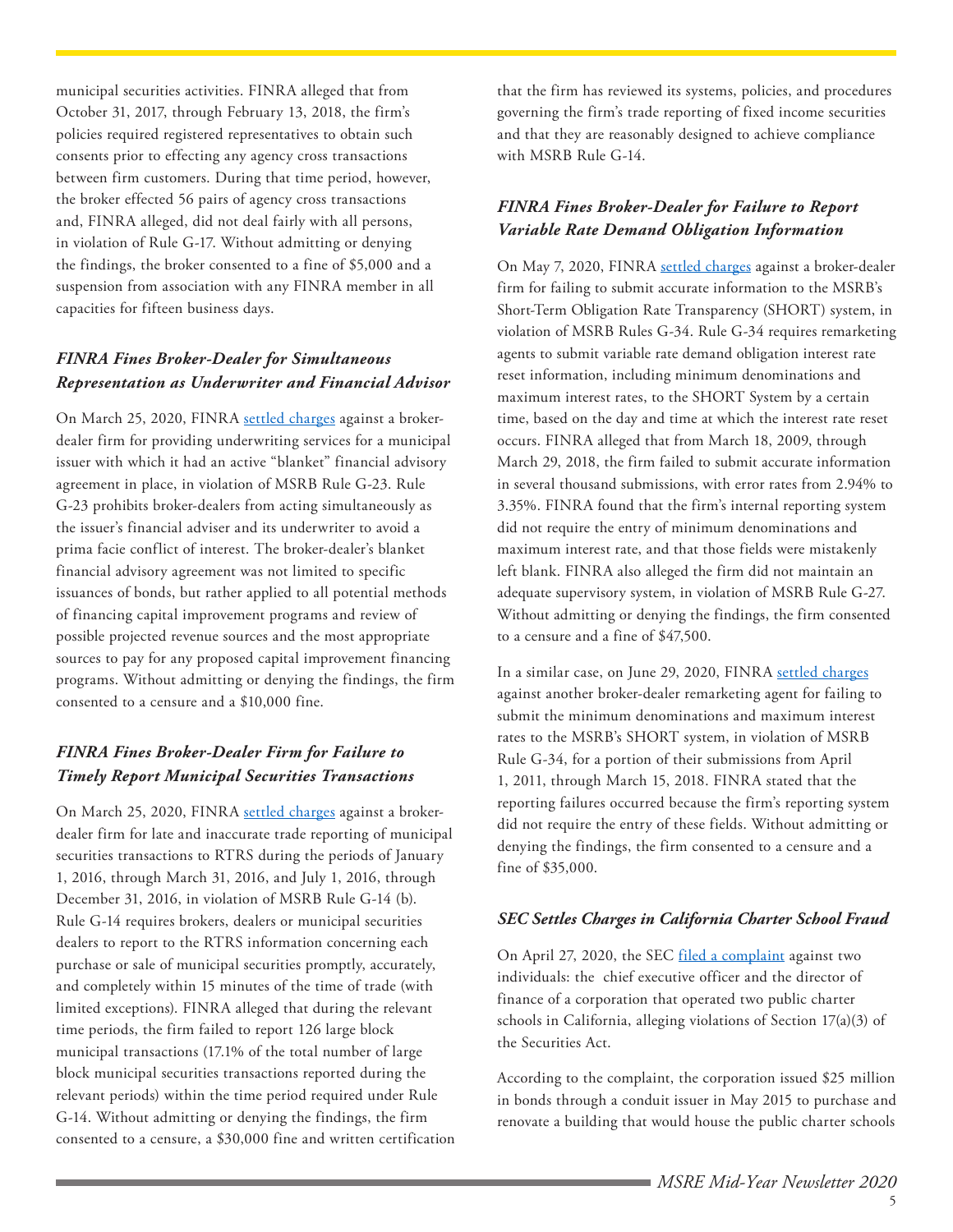operated by the corporation and another private high school (Cal Prep). The chief executive officer of the corporation was also the founder and manager of Cal Prep. The SEC alleged that the Limited Offering Memorandum (LOM) distributed to potential investors in connection with the offering failed to disclose that the corporation was experiencing severe financial distress and included misleading financial projections. The two individuals charged in the complaint helped prepare the LOM, signed the LOM, and also executed certificates for the underwriter stating that the LOM contained no material misrepresentations or omissions. The corporation filed for bankruptcy in November 2016 and the bonds defaulted in 2017. In the complaint, the SEC alleged that the chief executive officer and director of finance misled investors about the corporation's dire financial condition.

Without admitting or denying the allegations in the complaint, the chief executive officer and director of finance settled with the SEC, agreeing to be enjoined from future violations of the anti-fraud provisions in Section 17(a)(3) of the Securities Act and from participating in future municipal bond offerings. The chief executive officer agreed to pay a \$20,000 penalty, and the director of finance agreed to pay a \$15,000 penalty.

#### *Whistleblower VRDO Cases – Awaiting Decisions*

As described in our [2019 Year-End Newsletter](https://www.ballardspahr.com/-/media/files/brochures/msre-year-in-review-2019---jan-2020.pdf?la=en&hash=A259CBAC6AF55823DDDBA4797FA6384F), lawsuits were filed in California, Illinois, Massachusetts, and New York (joined with suits filed by the Cities of Philadelphia and Baltimore) alleging fraud by several investment banks acting as remarketing agents in the VRDO market. The dealer firms allegedly promised to use their judgment to market and price the bonds at the lowest possible interest rates. Rather than resetting the rates individually as required, the banks are charged with engaging in a scheme to "mechanically set the rates en masse without due consideration of the individual characteristics of the bonds or the associated market conditions," thereby resulting in artificially high rates. Plaintiffs claim the higher interest rates then discouraged VRDO investors from redeeming the bonds.

On July 23, 2019, the Massachusetts Superior Court dismissed the Massachusetts lawsuit on the basis that the "public disclosure bar," a legal standard existing to prevent whistleblowers from filing lawsuits supported by information that was already known to the public, applies to the allegations. On January 10, 2020, Johan Rosenberg, the municipal advisor accusing major banks of widespread fraud in the VRDO cases, filed an appeal with the Commonwealth of Massachusetts Appeals Court.

On February 14, 2020, the office of New York Attorney General Letitia James blocked the dismissal of the New York lawsuits based on the defendant banks' motion to dismiss on the "public disclosure bar" grounds. This defense was successful in the Massachusetts Superior Court for dismissal of the Massachusetts lawsuit on July 23, 2019. In late March 2020, the New York Supreme Court dismissed another motion to dismiss, finding that the lawsuit sufficiently alleges violations of New York's false claims act to avoid being dismissed.

On July 16, 2019, an Illinois intermediate appellate court denied a motion for interlocutory appeal filed by some of the investment banks named in the lawsuits on the basis that "there is substantial ground for difference of opinion as to whether the trial court should consider the nature of the information relied upon in deciding the original-source question." In April 2020, the State of Illinois blocked dismissal of the lawsuit on public disclosure grounds, similar to the case in New York.

In late July 2019, attorneys for several of the banks filed a motion to dismiss the New York, Philadelphia, and Baltimore lawsuits in the U.S. District Court for the Southern District of New York. Responses to the motion to dismiss were filed in October and November by attorneys for the Cities of Philadelphia and Baltimore, and the Edelweiss Fund with respect to the New York lawsuit.

The California Superior Court ruled that the complaint needed more specificity before allowing the court to consider it further, and asked the plaintiffs to file an amended complaint by October 8, 2019. The amended complaint contains additional detail regarding remarketing reset rates and the alleged "bucketing" of VRDOs.

#### <span id="page-5-0"></span>**MSRB ACTIONS – MID-YEAR REVIEW**

The following summarizes MSRB actions in the first half of 2020.

#### *MSRB Files Proposed Changes to Its Governance Rules*

On January 28, 2020, the MSRB published a request [for comment](http://www.msrb.org/~/media/Files/Regulatory-Notices/RFCs/2020-02.ashx??n=1) on draft amendments to MSRB Rule A-3: Membership on the Board. The MSRB established a 60-day comment period, with an extension due to COVID-19, ending April 23, 2020, for its proposal for potential amendments to its rule establishing the parameters for composition and selection of its Board of Directors. On June 5, 2020, the MSRB [filed](http://msrb.org/~/media/Files/SEC-Filings/2020/MSRB-2020-04.ashx?la=en)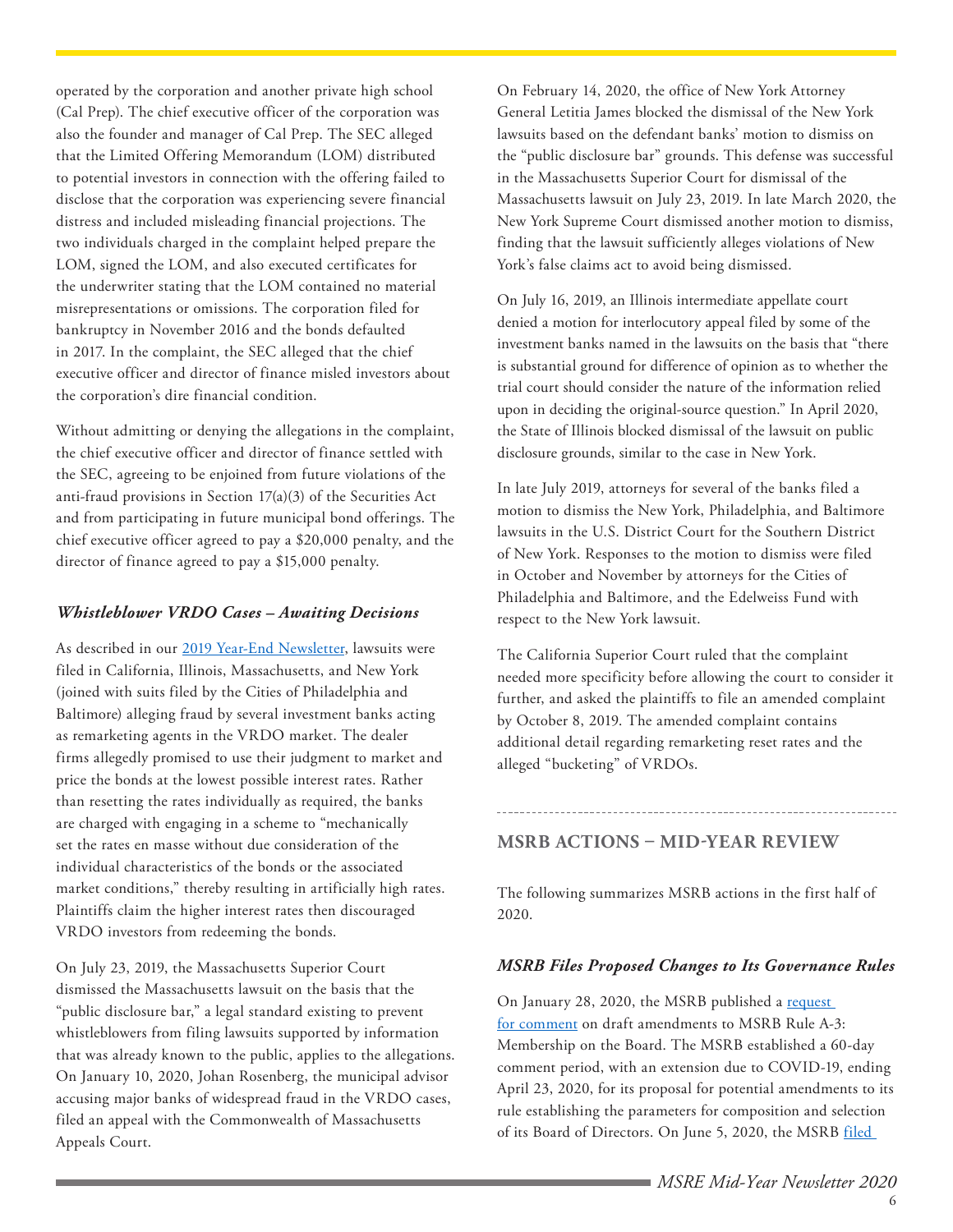[the proposed amendments](http://msrb.org/~/media/Files/SEC-Filings/2020/MSRB-2020-04.ashx?la=en) to MSRB Rules A-3 and A-6, including (1) extending the separation period for public representatives with past associations with regulated entities from two years to five years to better avoid any appearance of a conflict of interest without significantly decreasing the qualified pool of individuals; (2) reducing the board size from 21 to 15 members; (3) changing the required composition of the regulated representatives on the board from a requirement that 30% of the regulated representatives be municipal advisors to two of the regulated representatives be municipal advisors; and (4) limiting the term of board members to no more than six years total.

#### *MSRB to Add "Submission Calculator" to EMMA*

On February 18, 2020, the SEC approved the MSRB's [proposed rule change](https://www.sec.gov/rules/sro/msrb/2020/34-88225.pdf) to amend the information facility of the MSRB's Electronic Municipal Market Access (EMMA) to provide for, among other things, a "submission calculator" that would reflect the automated calculation and static display of the number of days between the annual fiscal period end date for an issuer or obligated person and the date an annual financial disclosure is submitted to the EMMA system for the period. The proposed rule change was approved despite concerns from some market participants that there is a high risk that a meaningful number of calculations will be based on inaccurate information, and that some issuers would be unfairly judged by investors despite submission of information within the timeframe required in their continuing disclosure agreements. In the approval order, the SEC notes that the "Submission Calculator" would "enable investors and others to more readily locate and access the financial information available on the EMMA Portal and provide investors and others with additional tools to evaluate an issuer's disclosure practices." The effective date for the implementation of the submission calculator" was July 1, 2020.

#### *MSRB Reminds Regulated Entities of the Application of Supervisory Requirements in Light of COVID-19*

On March 9, 2020, the MSRB issued [Notice 2020-07](http://msrb.org/~/media/Files/Regulatory-Notices/Announcements/2020-07.ashx??n=1) to address concerns relating to business and operational challenges caused by COVID-19. MSRB Rule G-27 requires brokers, dealers and municipal securities dealers to supervise the conduct of the municipal securities activities of the dealer and that of its associated persons to ensure compliance with MSRB rules and applicable provisions of the Exchange Act. The MSRB highlights that, "Rule G27 does not mandate that supervision be done in-person," and recognizes that technology

plays a role in how dealers conduct their supervisory reviews, allowing for remote supervision under reasonably designed supervisory systems. It is also noted that Rule G-44 governing supervisory and compliance obligations of municipal advisors does not mandate in-person supervision and likewise may incorporate remote supervision into a reasonably designed supervisory system.

#### *MSRB Takes Regulatory Action in Response to COVID-19*

Given market volatility caused by the impact of COVID-19, MSRB [announced it was temporarily suspending](https://content.govdelivery.com/accounts/VAORGMSRB/bulletins/282c840) the transmission of the price variance alerts for trade reports to MSRB's Real-Time Transaction Reporting System (RTRS) effective March 23, 2020. The MSRB sends dealers a price variance alert when a transaction is reported in RTRS as a price notably higher or lower than the price reported by other dealers in the same security within a certain time period, in order to assist dealers in identifying trades that may need to be reviewed for accuracy and complying with MSRB Rule G-14. The MSRB determined that, given the market conditions at the time, the price variance alert tool was not serving its intended purpose of helping dealers to comply with Rule G-14. Although the price variance alert tool is suspended, dealers remain obligated to comply with Rule G-14 to ensure information being reported on RTRS is accurate.

On April 9, 2020, the MSRB filed [a proposed rule change](http://msrb.org/~/media/Files/Regulatory-Notices/Announcements/2020-09.ashx??n=1) with the SEC seeking immediate authorization to provide temporary regulatory relief to market participants by extending certain compliance dates and late fees in response to the impact of COVID-19 on municipal market participants. The proposed rule change makes the following changes:

- 1. Temporarily suspends late fees under MSRB Rule A-11 on assessments for municipal advisor professionals for annual municipal advisor professional fees owed for MSRB Fiscal Year 2020, under MSRB Rule A-12 on fees assessed under the rule, and for fees assessed under MSRB Rule A-13 on underwriting and transaction assessments for brokers and dealers. The suspension relates to fees billed by the MSRB (or come due) during the period from March 1, 2020, through July 31, 2020.
- 2. Extends time to complete certain supervisory functions under MSRB Rule G-27 on supervision and MSRB Rule G-44 on supervisory and compliance obligations of municipal advisors to be completed on or before March 31, 2021.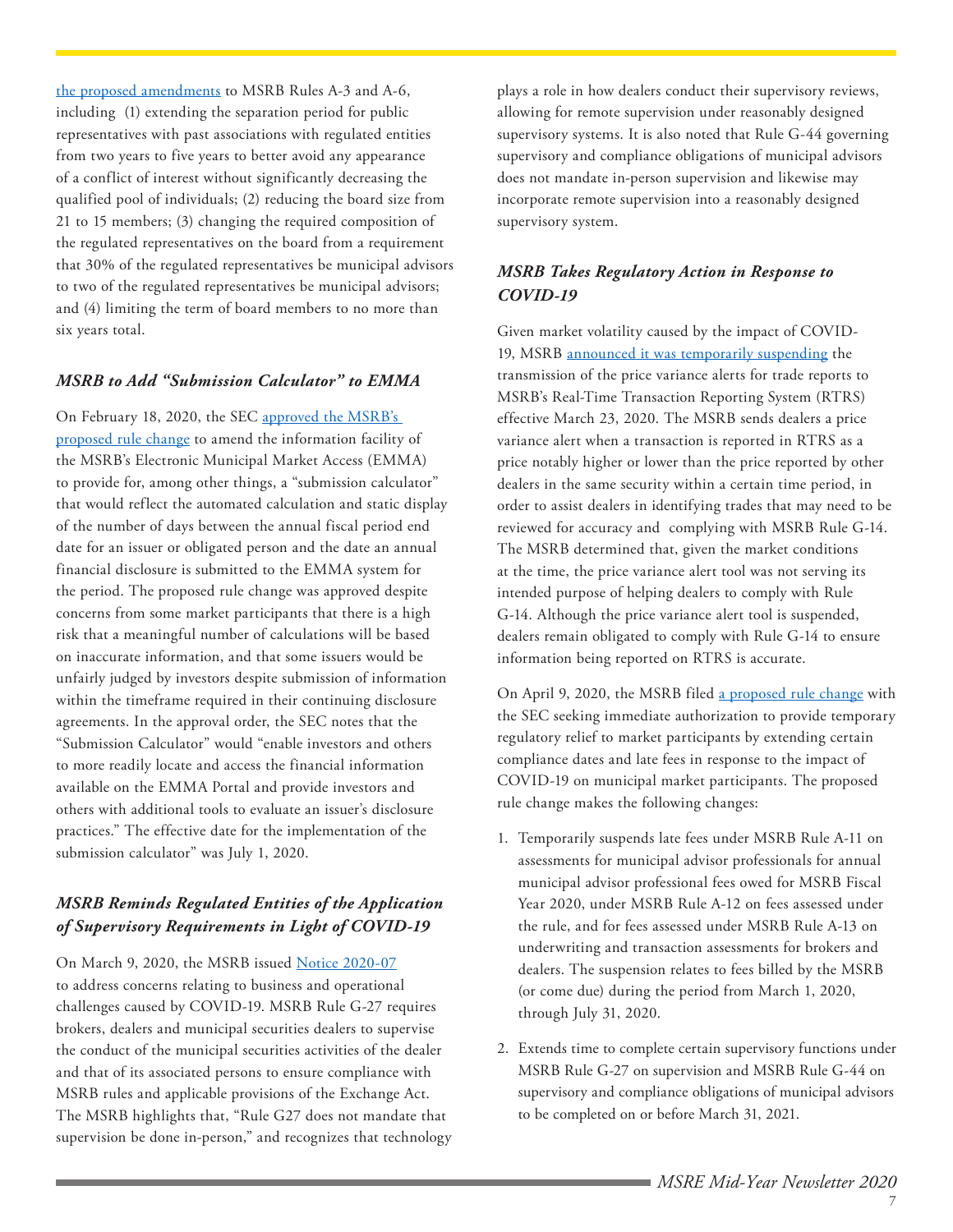- 3. Extends time to complete certain professional qualification standards established under MSRB Rule G-3 on professional qualification requirements, consistent with MSRB guidance.
- 4. Extends previously announced compliance dates for MSRB Rule G-17 amendments to interpretive guidance and Form G-32 compliance, each from November 30, 2020, to March 31, 2021. The MSRB is discouraging firms from implementing the G-17 amendments prior to the extended implementation date to avoid confusing recipients of the disclosure.

On May 28, 2020, the MSRB [announced it was waiving](http://msrb.org/~/media/Files/Regulatory-Notices/Announcements/2020-11.ashx?la=en)  [market activity fees](http://msrb.org/~/media/Files/Regulatory-Notices/Announcements/2020-11.ashx?la=en) for transactions with the Municipal Liquidity Facility. The MSRB filed a proposed rule change with the SEC to provide temporary relief to waive the assessment of market activities fees for transactions with the Municipal Liquidity Facility established by the Board of Governors of the Federal Reserve System, including underwriting fee amounts, transaction fees, and technology fees. The fee waiver is intended to be temporary and expire at the same time that the Municipal Liquidity Facility expires.

# *MSRB Files Proposed Amendments to Align With SEC Regulation Best Interest*

On May 1, 2020, the MSRB filed [proposed amendments](http://www.msrb.org/~/media/Files/SEC-Filings/2020/MSRB-2020-02.ashx?) to align MSRB rules with the requirements of SEC Regulation Best Interest (Reg B-I). The MSRB's proposal is designed to reduce complexity in financial regulation and facilitate compliance with Reg B-I. The proposed rule change consists of amendments to MSRB Rules G-8, G-9, G-19, G-20, and G-48, and the deletion of an interpretation of Rule G-20. Rule G-19 would be amended to apply only in circumstances in which Reg B-I does not apply. Rule G-48 would be amended to clarify that the exception from the requirement to perform a customer-specific suitability analysis when making a recommendation to a sophisticated municipal market professional is available only for recommendations that are subject to Rule G-19. Rule G-20 would be amended to require any permissible non-cash compensation to align with the requirements of Reg B-I. Under the proposed amendments, dealers also would be required to maintain books and records required by Reg B-I and related SEC forms. The effective date for these rule changes was the same as the effective date for Reg B-I: June 30, 2020.

# *MSRB Releases Guidance on Rule G-23 and the SEC's Temporary Conditional Order*

On June 25, 2020, the MSRB [released guidance](http://msrb.org/regulated-entities/COVID-19-FAQs.aspx) in the form of FAQs addressing the interplay between MSRB Rule G-23 and the Temporary Order. Rule G-23 generally prevents a dealer that has a financial advisory relationship with a municipal entity client with respect to municipal securities from, among other things, role switching to underwriting or acting as a placement agent for the municipal securities. In its FAQs, the MSRB stated that the Temporary Order is available to registered municipal advisors that are also registered dealers, and that a "firm that is registered as both a municipal advisor and a dealer may rely on, and engage in, the activities contemplated by the [Temporary Order] in its role as a municipal advisor without role switching for purposes of MSRB Rule G-23, so long as the firm complies with the conditions set forth in the [Temporary Order]." The MSRB reminded firms of their obligations under the MSRB rules relating to municipal advisory activity when acting in a municipal advisor capacity.

#### *The MSRB's COVID-19 Publications and Resources*

In response to the ongoing COVID-19 pandemic, the MSRB has generated a series of publications and resources in service of its mission as the regulatory organization that safeguards the municipal securities market to protect investors, issuers, and the public interest. The MSRB now maintains a [COVID-](http://msrb.org/News-and-Events/COVID-19-Information.aspx)[19 website](http://msrb.org/News-and-Events/COVID-19-Information.aspx) that acts as a repository for all COVID-19-related market data and analysis, notices, resources, and press releases. Below is a sample of these materials.

#### **Daily Market Activity Data Showing Impact of COVID-19**

On March 25, 2020, the MSRB began publishing a daily [analysis](http://www.msrb.org/msrb1/pdfs/Municipal-Securities-Market-Trading-Summary.pdf) of trade activity to assist market participants, policymakers, and the general public with understanding the impact of COVID-19 on the liquidity of the municipal securities market. The data reflect aggregate trading activity at the end of each trading day as submitted to the RTRS. Each report includes data on (1) overall market trading activity, (2) municipal fixed-rate market trading activity, and (3) municipal variable-rate market trading activity.

#### **Weekly COVID-19-Related Disclosure Summary**

The MSRB is monitoring disclosures to the EMMA website and on April 2, 2020, began aggregating links to any disclosures that reference COVID-19. The MSRB has continued publishing this on a weekly basis. The MSRB's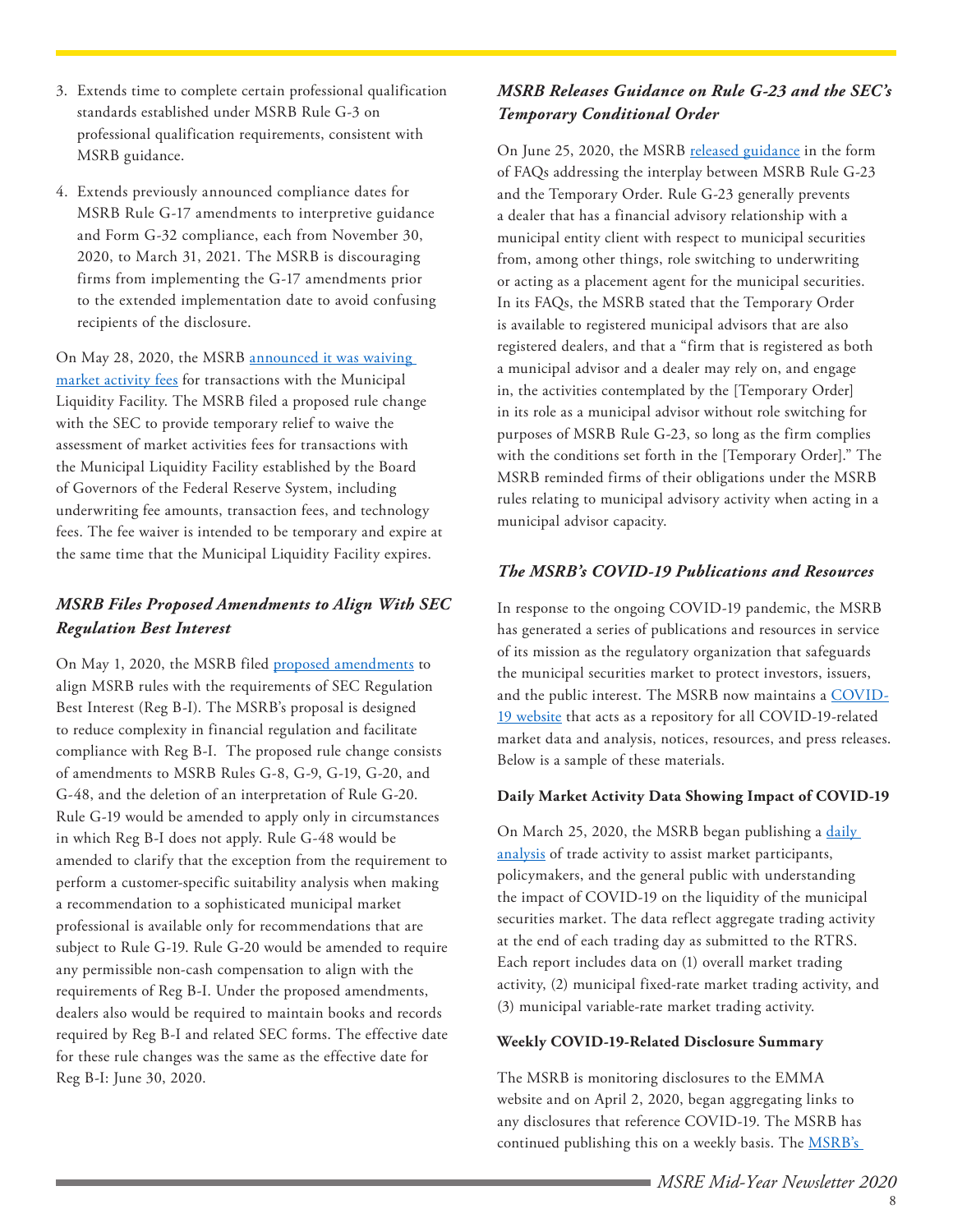[weekly summary](http://www.msrb.org/msrb1/pdfs/Municipal-Securities-Market-COVID-19-Related-Disclosure-Summary.pdf) provides statistics on the growing number of disclosures from states, municipalities, and other issuers around the country that have felt the impact of COVID-19 on their financial and operating status.

#### **Frequently Asked Questions Related to COVID-19 Pandemic Regulatory Relief**

The MSRB is maintaining answers to frequently asked questions ([FAQs\)](http://msrb.org/News-and-Events/~/link.aspx?_id=D44A4970C61F4302A914CA7BF21A1F8D&_z=z) to address COVID19 pandemic-related regulatory measures and guidance for brokers, dealers, municipal securities dealers, and municipal advisors in light of disruptions to normal business activities. This resource is meant to be read in conjunction with applicable MSRB rules and interpretations available at [http://msrb.org/Rules-and-](http://msrb.org/Rules-and-Interpretations/MSRB-Rules.aspx)[Interpretations/MSRB-Rules.aspx](http://msrb.org/Rules-and-Interpretations/MSRB-Rules.aspx). Topics covered include professional qualifications, supervision, transaction reporting, mark-up disclosure, best execution and fair pricing, regulatory fees, and additional background and resources.

#### *Market Commentary: Trading in Municipal Bond ETFs During the COVID-19 Crisis*

Published in April 2020, MSRB Chief Economist Simon Wu authored a [market commentary](http://msrb.org/News-and-Events/~/media/DC2BD6ED3DE14E4DB9C6D5E7A3E1DFFE.ashx?) analyzing how municipal bond fixed-income exchange-traded funds (ETFs) performed in March 2020 in the midst of the COVID-19 crisis. The commentary is an empirical analysis of the price movement of the three most frequently traded municipal bond ETFs: the iShares National Muni Bond ETF (ticker symbol: MUB), the Vanguard Tax-Exempt Bond Index fund ETF (ticker symbol: VTEB), and the VanEck Vector High Yield Municipal Index (ticker symbol: HYD). These ETFs are designed to track a benchmark index closely, with MUB and VTEB tracking the S&P National AMT-Free Municipal Bond Index, and HYD tracking the Bloomberg Barclays Municipal Custom High Yield Composite Index. The data show greater divergence between these ETFs and related indices during March 2020. Wu posits that the price divergence was potentially caused by a liquidity crunch that ultimately impacted high-yield municipal bonds more than investment-grade municipal bonds. Further deterioration in the market was stalled with the announcement on March 20, 2020, by the Federal Reserve Bank that it would begin open market support for the municipal bond market. While there may be other thoughts on why ETFs traded at large discounts during this volatile period, Wu provides the following takeaway for investors: "The degree of price divergence between ETFs and benchmark indices seems to be related to the liquidity of the underlying bonds in the indices,

where an illiquid portfolio such as the high-yield municipal bond portfolio exhibited a larger divergence than the more liquid investment-grade municipal bond portfolio."

#### *Market Commentary: COVID-19 Crisis Drives Spike in Transaction Costs*

In a May 2020 [market commentary](http://msrb.org/News-and-Events/~/media/E6280A5297DD422FA67F1E38DB8D34BE.ashx?) published by the MSRB, the authors, Mr. Wu and Nicholas J. Ostroy, analyzed the costs for dealer-to-consumer trades during the market stress period resulting from COVID-19. This commentary extends previous MSRB research conducted in 2018, "Transaction Costs for Consumer Trades in the Municipal Bond Market: What is Driving the Decline?", and in 2019, "Mark-up Disclosure and Trading in the Municipal Bond Market." While transaction costs for all municipal securities between January 2016 and April 2020 showed a consistently downward trend, the COVID-19 crisis (March and April 2020) wiped out nearly the entire reduction realized over the preceding four-year period. While this trend was not unexpected given market volatility, the speed and magnitude of the increase was surprising. The question now facing investors and market participants is how likely and quickly effective spreads might revert to pre-crisis levels.

# <span id="page-8-0"></span>**CONCLUSION**

We expect that in the second half of 2020 the SEC will continue to focus on timely and meaningful disclosure, particularly as it relates to the impact of COVID-19 on the financial and operational conditions of issuers and obligated persons. Implementation of the MSRB's "submission calculator" will impact continuing disclosure lookback review. COVID-19 has again brought to the forefront the application of the 2019 amendments to Rule 15c2-12 as it relates to modifications of existing financial obligations and entering into new financial obligations to ease liquidity limitations due to COVID-19. With FIMSAC's recommendation that the SEC be given additional statutory authority to enforce compliance with continuing disclosure agreements, we are likely to see resistance from the issuer community and challenges as it relates to the SEC's ability to regulate issuers under the Tower Amendment.

Although the effective dates for new interpretive guidance to Rule G-17 and the new Form G-32 have been delayed until March 2021 due to COVID-19, SIFMA has published updated form G-17 letters to streamline G-17 disclosures, and